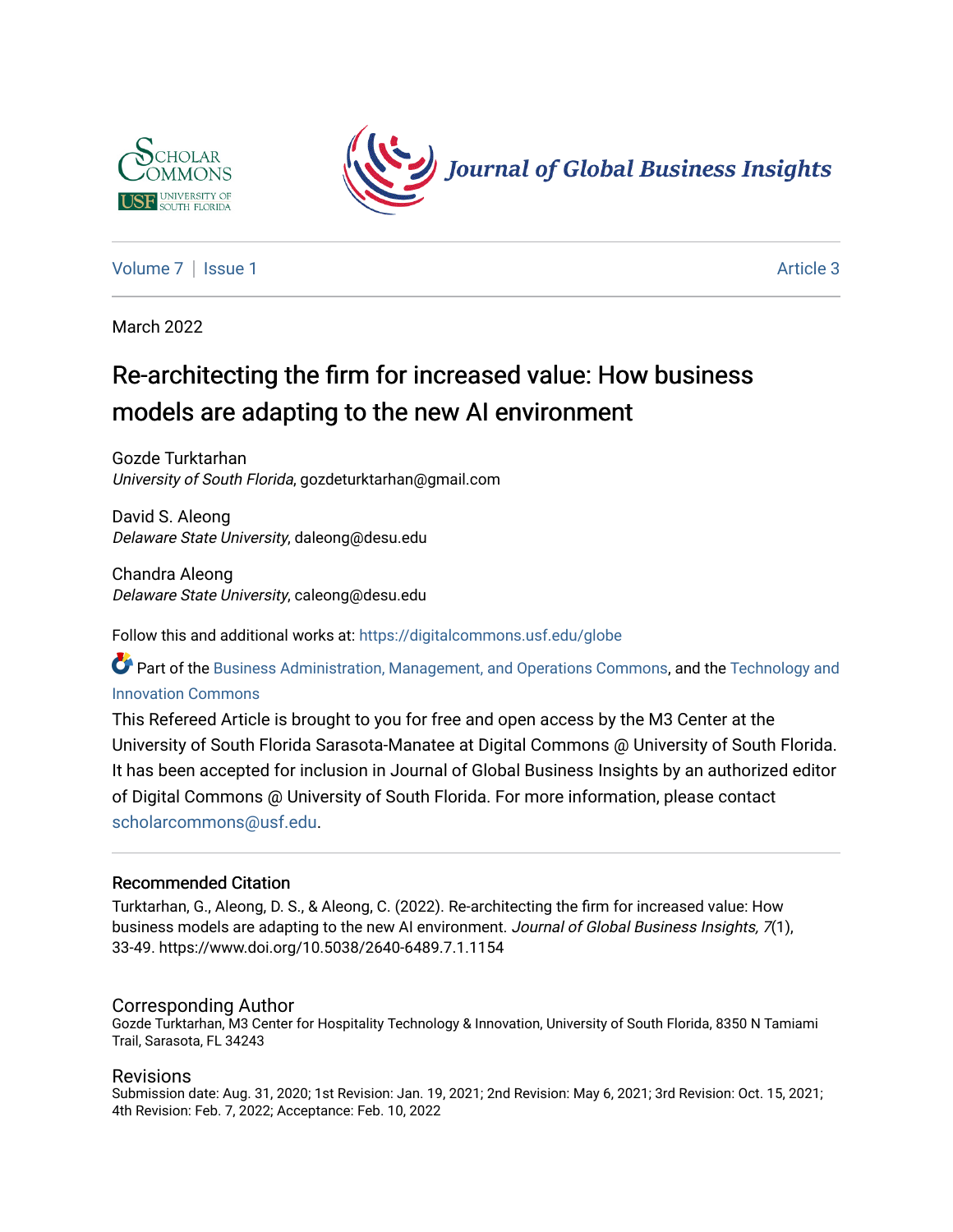# **Re-Architecting the Firm for Increased Value: How Business Models Are Adapting to the New AI Environment**

Gozde Turktarhan<sup>1</sup>, David S. Aleong<sup>2</sup>, and Chandra Aleong<sup>3</sup>

Muma Collage of Business University of South Florida, United States 1 gozdeturktarhan@gmail.com

College of Business Delaware State University, United States <sup>2</sup>daleong@desu.edu 3 caleong@desu.edu

#### **Abstract**

This paper is an examination of how technology, specifically artificial intelligence (AI), brings about changes in business models, with corresponding impacts on the fields of economics and business. Concepts such as value creation and competitive advantage have cascading effects on organizational culture and the functional framework of a firm. Data creation, management, and curation using media platforms enable enhanced scalability and logistics management such that the firm can be re-architected around a digital core. Organizational structure with functions such as marketing and human resource management are integral links in the automated value network anticipating and responding to customers' needs while providing increasing marginal rates of return to the firm. The thematic analysis used as a methodological research tool yielded examples of companies that have embraced AI platforms and this paper describes the tremendous growth these companies are experiencing. This paper critically assessed and highlighted the enormous benefits of the new business entity due to AI. There are limitations to algorithms based on historical data such as the perpetuation of bias, loss of privacy, and anti-competitive practices. The implications described include how to harness the potential benefits of technology while mitigating the drawbacks, such as the rise in the anti-competitive dominance of oligopolistic players.

**Keywords:** AI platforms, competitive advantage, value creation, organizational culture, bias, anti-competitiveness

#### **Introduction**

In traditional economics, the theory of the firm revolves around demand and supply; the law of diminishing marginal returns; and economies of scale, scope, and innovation among other concepts (Teece, 1993). This research topic is the impact of technology on business models such as the changes in economics principles and the subsequent ramifications for the firm. This research paper demonstrates that technology; specifically, artificial intelligence (AI), machine learning (ML), and algorithms have transformed some of these principles and led to changes in organizational culture as well as the functional framework of the firm (i.e., marketing, finance, and human resource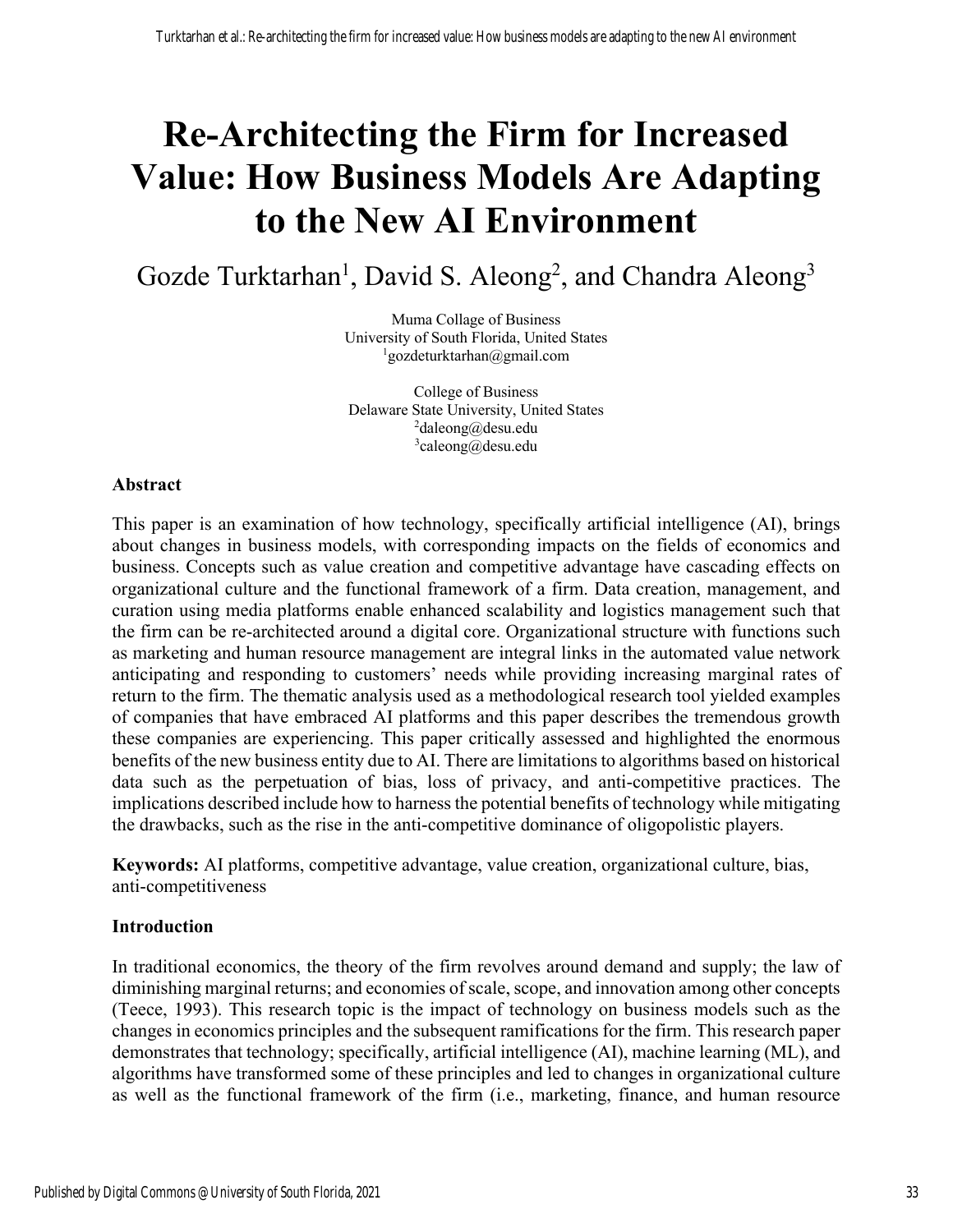management). Examples based on a review of the literature demonstrate the success of companies that have adopted these technologies. Figure 1 shows the interaction between AI and business models with their corresponding impacts on value creation and competitive advantage. The organizational culture of the firm is reflected in functional departments such as marketing, human resources, management, and finance—the conduits for implementation of AI.



**Figure 1.** An Overview of the Paper

# **Literature Review**

# *Definition of Business Models*

Before describing the research question about how technology impacts business models, it is important to define each term—business model and technology. Osterwalder et al. (2005) defined the concept of a business model as "a conceptual tool that contains a set of elements and their relationships and allows expressing the business logic of a specified firm" (p. 17). To express the concept of a business model in a managerial perspective, the element of creating value emerges. The sources of value creation are links in the value chain, links with suppliers and distribution channels, timing, location, functionality among business units, and information technologies (Teece, 2019). The concept of a value network has emerged with the transition of globalization and competition from the business sector level to the business model level (Chesbrough, 2006). The value network reveals how the different activities involved in the development of the business model are used together to meet the needs of the target customer (Hagiu & Wright, 2020).

The concept of value is the blending of product, price, service, relationship, and image to be offered to the target customer (Teece & Linden, 2017). The strategic goal is to produce value features that will enable differentiation in competition. In today's competitive environment, innovation, performance, design, branding, price, reducing customer costs, risk reduction, accessibility, usability, and availability are critical factors (Corritore et al., 2020). Customer centricity and the creation of new business opportunities are at the core of the business model and the most accurate data are required to execute both purposes. Herein lies the importance of technology in collecting, managing, and curating data (Dietrich, 2008).

Although the source of the concept of business model was provided by Drucker (1954), it was first mentioned in an academic article by Bellman et al. (1957). The origin of the business model use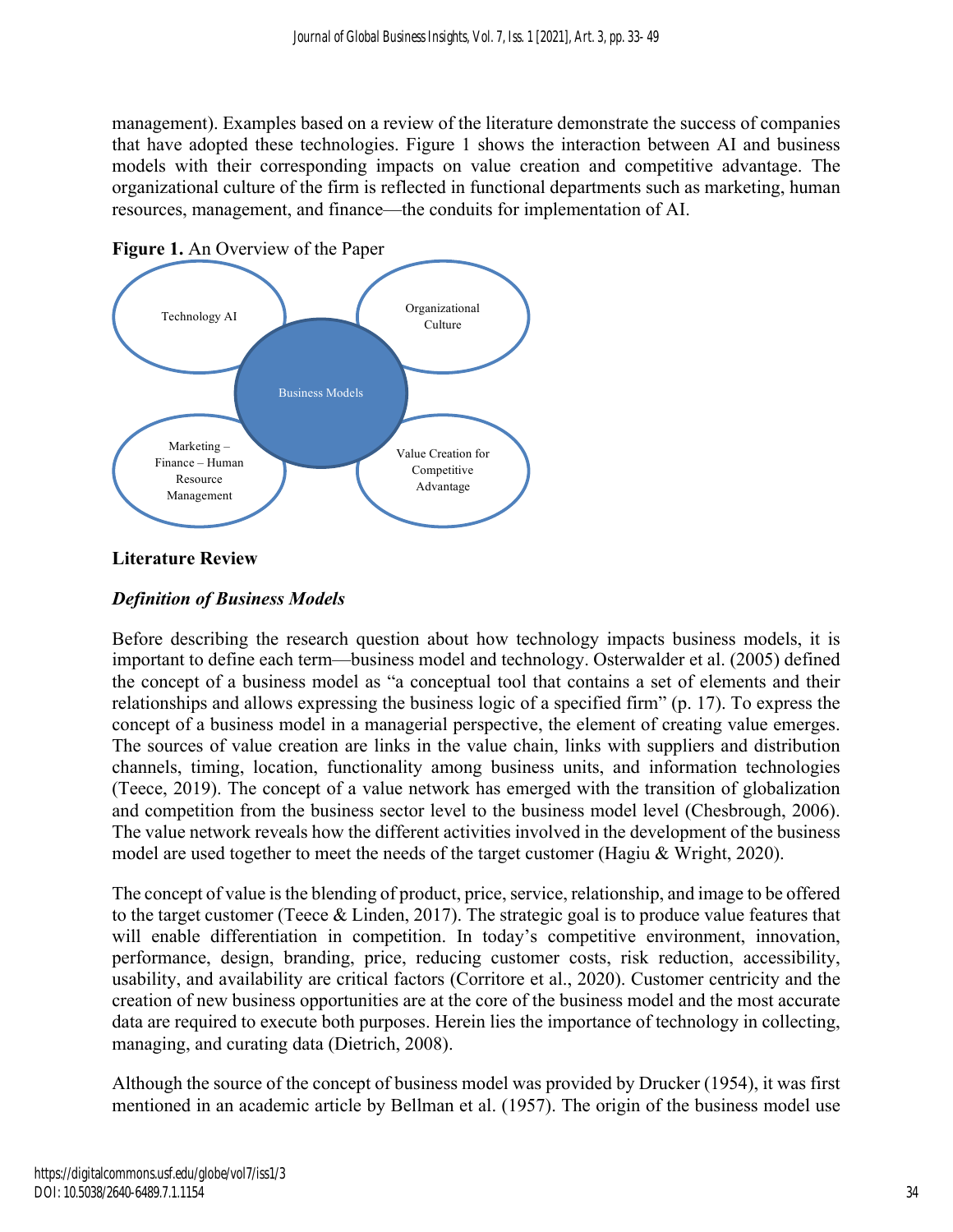is seen in the economy of transaction costs (Casadesus-Masanell & Ricart, 2010; Osterwalder et al., 2005). Although the concept of business model was used in articles dealing with the concept of e-commerce, it was included in the literature as an output of the internet era in the 1950s (Luo et al., 2005). However, its association with management theory and its inclusion in the literature took place at the end of the 1990s (Keen & Qureshi, 2006).

"Business models aim to bypass the marketing-technology tradeoff by employing a strategyfollows-structure approach" (Christensen & Bower, 1996, p. 199). From this point of view, it is possible to say that the perspectives related to the business model are to determine the potentials of the companies, to determine the scope of the contracts and their stakeholders, and to reveal the unique aspects of the businesses (Chesbrough, 2006). In line with these, business models focus not only on exchanging money with customers, but also on a broad set of stakeholders and better define current target markets and position the firm among its competitors.

# *Definition of AI*

Segars's (2018) article on the topic of AI included pervasive computing, wireless networks, 3D printing, biotechnology, ML, nanotechnology, and robotics. Industries impacted were health care, education, commerce, and the environment. Three factors highlight the difference between these technological breakthroughs and others: intelligence, natural interface, and ubiquity (Bohn et al., 2005). AI encompasses ML, data analytics, deep learning, natural language processing, and several other areas (Nguyen et al., 2019; Sebetci, 2020). The objective of AI is to train computers to process massive amounts of data to discern patterns for use in decision-making. This paper emphasizes assessing how AI affects the business model.

Finding strategies to increase competitive advantage and value for the customer and the organization are the essence of economic theory (Gluck et al., 1980; Teece, 2018); but in the modern technology era, AI's impact on organizational culture; hiring and team building; marketing; and overall business processes is also critical (Alavi et al., 2005). The paper analyzes these strategies and concludes with a discussion of bias, privacy limitations, and antitrust issues. Implications of the findings and recommendations and ideas for further research are highlighted with the overall objective of unleashing the vast potential of AI to enhance business models that would maximize revenues and profits while considering ethical and societal objectives. In parallel with this, Figure 2 shows a succession of steps that evolve when AI is adopted, and firms begin architecting around a digital core.

**Figure 2.** Re-Architecting the Digital Core

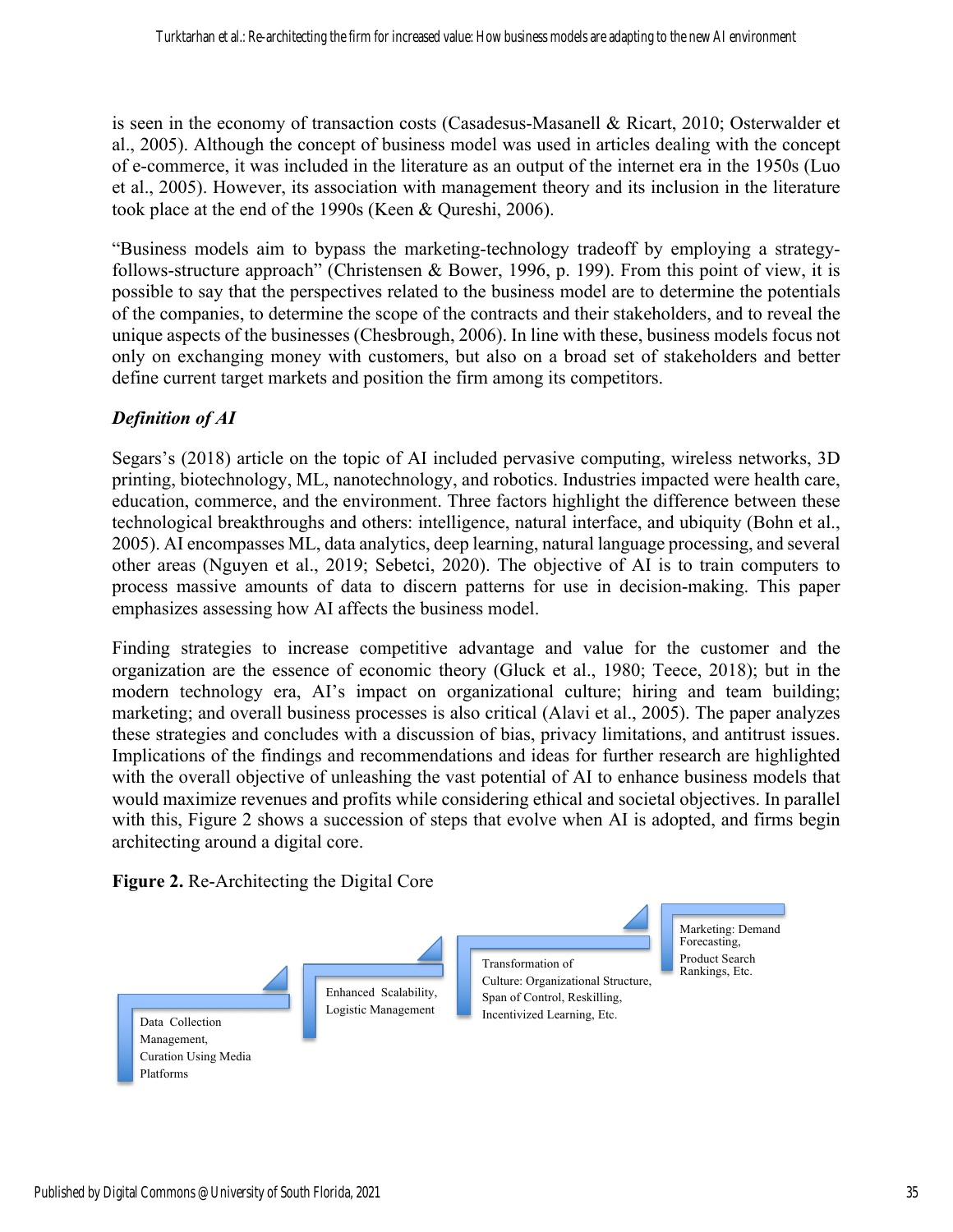# *Enhancing Scalability and Supply Chains*

ML makes it easy for both local and global businesses to increase their market share in the business world and further increase their business activities. AI and ML algorithms allow business models to make calculations in a shorter time and provide data storage at an affordable price (Mailty & Das, 2017). Organizations can now use ML to coordinate entire supply chains using logistics to manage complex operations of people, goods, and supplies.

According to Bean (2018), those who adopted ML practices early were searching for ways to automate processes. ML facilitates decision making by enabling more effective and expeditious learning. One of the insurance companies that has taken important steps in ML is GEICO, which has made turnaround times prompt and proficient with Virtual Assistant (Dey & Sarma, 2022). Similarly, other insurance companies constantly update changing customer information through ML algorithms. According to Sun et al. (2019), the more data the ML model manages, the more customized the proposed customer solution. These updates improve the overall operation for the client and company bringing transparency, justice, and efficiency.

Businesses using ML take different approaches, such as creating a workbench or providing streamlined production control processes (Ambalavanan & Bala, 2020). Some enterprises use ML to make more accurate decisions at every step of the supply chain by enabling better quality control and thus lowering cost, reducing waste, and managing optimum levels of inventory (Sharma et al., 2020). Organizations can speed up the delivery of these platforms in ways that were previously unattainable with techniques such as the Analytics Workbench and the Runtime Decision Framework. These techniques have the effect of mitigating the workloads of businesses by making use of advanced ecosystems of technologies while manipulating massive data loads (Chen & Zhang, 2014).

# *Big Data*

Big Data, as used by GEICO and Mastercard, is not only about the extraordinary size of data sets, but also high data generation speed and data diversity (Naylor, 2017). Data scientists, forecasting modifiers, statisticians, and others can now analyze semi-structured, unstructured, and structured transaction data to yield a multiplicity of results. Data sources can access and store a lot of information in a short time with the effect of internet of things technology. This includes information such as consumer clicks on the internet, consumer e-mails, filling rates and contents of surveys (Rouse, 2020). The underlying infrastructure involves data mining, computer science, ML, database management, mathematical algorithms, and statistics all working in tandem to analyze and produce results (Herland et al., 2014).

A few issues that AI users must contend with include storage, security, privacy, processing, and analysis of the *right* data, as well as the validity of results (Nguyen et al., 2019). As new technologies expand, huge amounts of data are produced quickly resulting in insufficient physical memories thus making cloud computing technologies more feasible (Jaksic & Marinc, 2019). More streamlined data results in greater revenues and profits. Forbes Insights (2019) supported that the massive amount of data collected by Mastercard has generated a profitable income stream. Since 2018, the analytics component of Mastercard's data services has outpaced its original financial services (Forbes Insights, 2019). For example, Mastercard has used payments data to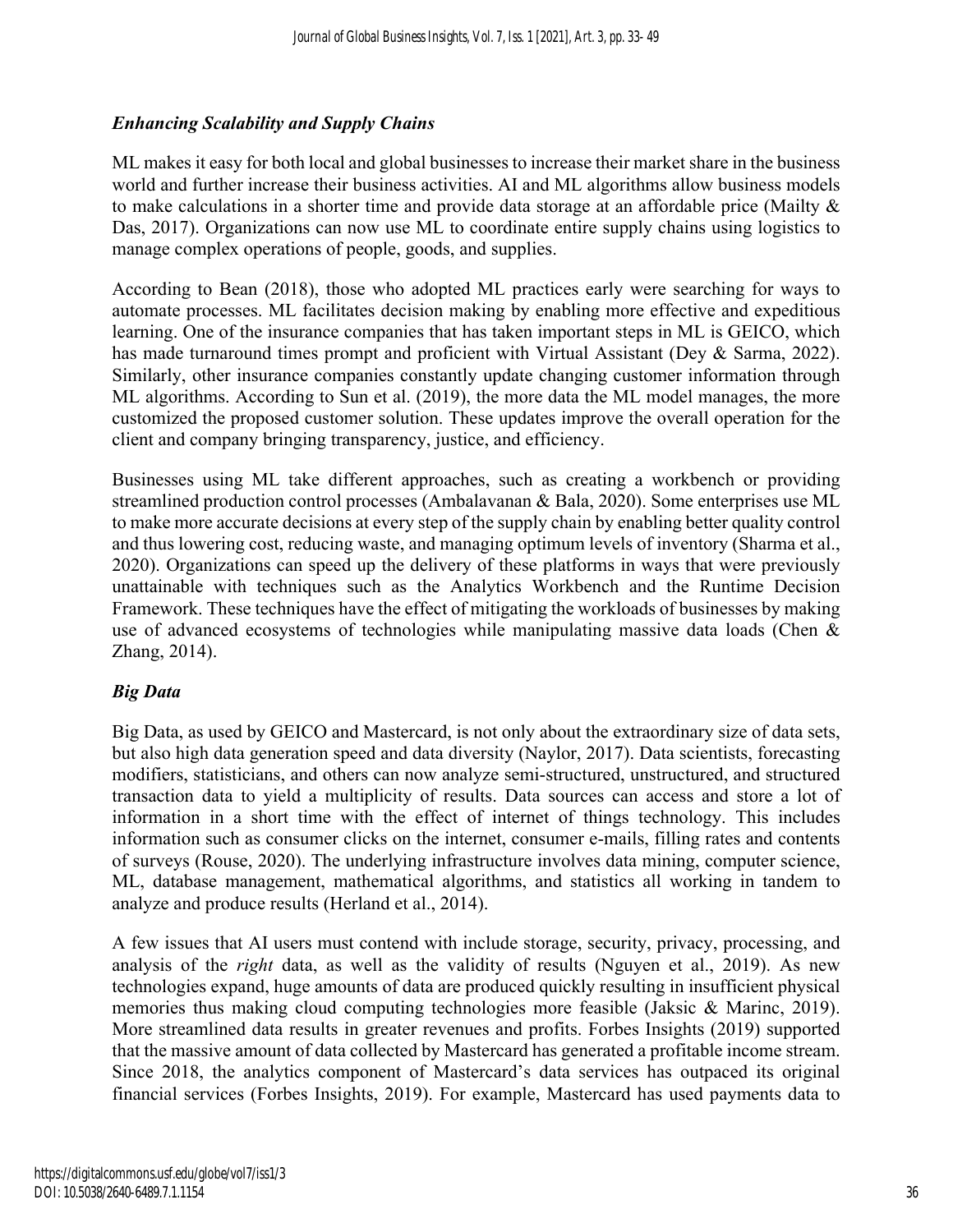understand consumer habits by analyzing a total of 73 billion shopping transactions a year from 2.5 billion card users. Forbes Insights (2019) reported that merchants in 150 countries have earned \$5.9 trillion. One analysis revealed that rewards come not only to Mastercard, but a multiplier effect also occurred for gas stations where Mastercard users spend \$35 to \$50 in restaurants or in supermarkets within an hour of their vicinity—all due to the targeting of customers with individualized coupons and gifts (Lee et al., 2019).

While every organization uses quantitative and qualitative data to make decisions, the strategy **(**i.e., the vision and mission of the organization) takes precedence; especially in an age of constant disruption where divergent, creative thinking is needed (Gocłowska et al., 2014). Hoyne (2019) provided key points on how companies should use data analytics to achieve success. The most important takeaway was not becoming so enamored with metrics that the user does not ask meaningful questions. The data might not highlight changes (or missed opportunities) in the environment, but efficacious companies use metrics as opportunities to ask more questions. As head of Google's customer analytics, Hoyne (2019) observed that successful companies try to really understand human behavior—because just as humans are not perfect, perfect data also does not exist. The collection and organization of the data for this paper follows.

# **Methods**

Qualitative research methods were adopted for the research. Qualitative research method is a "process in which the data obtained using data collection methods and techniques are organized and categorized and divided into themes" (Elo et al., 2014, p. 1). The content analysis, a technique of qualitative research methods, is a method of analyzing and interpreting documents (Elo et al., 2014). It is a systematic and objective way of describing and quantifying research questions (Downe-Wamboldt, 1992). By applying content analysis to the data obtained in the research, data pertaining to the companies were divided into themes. Content analysis allows for explaining words in fewer categories of content (Cavanagh, 1997). In the stages of content analysis, first, the purposes and then the location of the data related to the subjects are determined. In the next stage, a logical structure is created, and digitization is made by determining the coding categories. Finally, the obtained data are interpreted (Berg & Lune, 2019, p. 405). Figure 3 shows seven themes that emerged from the thematic analysis. These themes are discussed in the next section.

# *Rethinking Economic Theory*

Having ensured accurate and curated data, firms can create competitive advantage in the AI era by transforming customer relationships from intermittent to continuous (Siggelkow & Terwiesch, 2019). In entertainment, Disney's MagicBand, or in the medical field implanted monitors which feed real time data to relevant parties are examples. Figure 4 shows how a technology infrastructure, revenue model, and connection architecture work together to recognize customer needs, request a product or service, and finally respond and then repeat the process endlessly. From an iterative to a continuous process, from costly high human interaction to minimal interaction, AI and ML have moved the efficiency frontier of the firm outward (Monostori, 2003); for the same price, a customer is willing to pay to receive greater fulfillment as evidenced by Amazon delivering products to customer homes at the same or lower price than the supermarket (Perrier, 2017); or the ride-sharing industry Uber and Lyft providing cheaper and more efficient transportation relative to traditional taxi companies (De Bruny et al., 2020).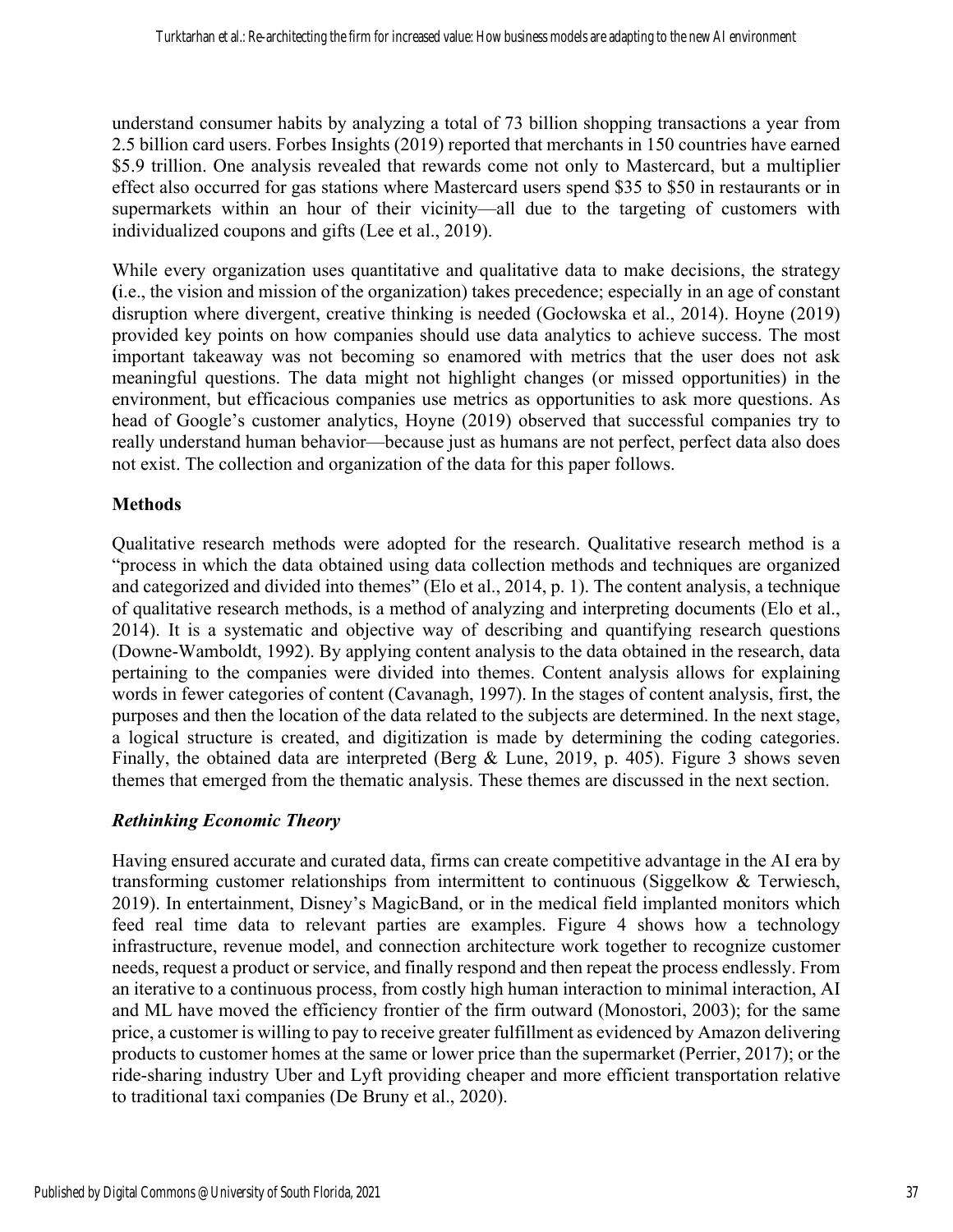

**Figure 3.** The Thematic Analysis of the Companies

*Source:* Siggelkow & Terwiesch (2019)

Ant Financial Services is a phenomenal example of a company that in five years accumulated one billion customers because of what Iansiti and Lakhani (2020) refer to as a digital core. An offspring of Alibaba, At Financial Services leveraged an ecosystem to tap into the customer base of the largest global e-commerce company (Jelassi & Martinez-Lopez, 2020). Alibaba, Tencent, Facebook, and Amazon are considered AI factories with four components for success: the data pipeline, algorithms, experimentation platforms, and infrastructure (Zeng, 2018).

These examples highlight two incisive points about rethinking economic theory. One has to do with deriving economies of scale, scope, and learning; and the other, the law of diminishing marginal returns (Dietrich, 2008). The common stages of the product life cycle are market entry, market growth, product maturation, and recession. Firms build capacity while products are going through the initial stages and once they reach full capacity, they can deliver economies of scale and better value to customers and to the organization (Kabir, 2013). As products pass the introductory stage and reach maturity, the return from each additional product begins to decline relative to the money invested according to the law of diminishing marginal returns (Osterwalder et al., 2005). Iansiti and Lakhani (2020) suggested that AI companies' scalable models are on collision courses with traditional ways of economic thinking, because once firms build successful platforms, there is no limit to scale, scope, learning, and innovation and thus to marginal returns.

Another disputed aspect of economic thinking is the disruption of industries argument as an explanation for the incursion of companies such as Airbnb and Uber (Grisdale, 2021). Digital disruption is completely toppling traditional business models, creating new industries with an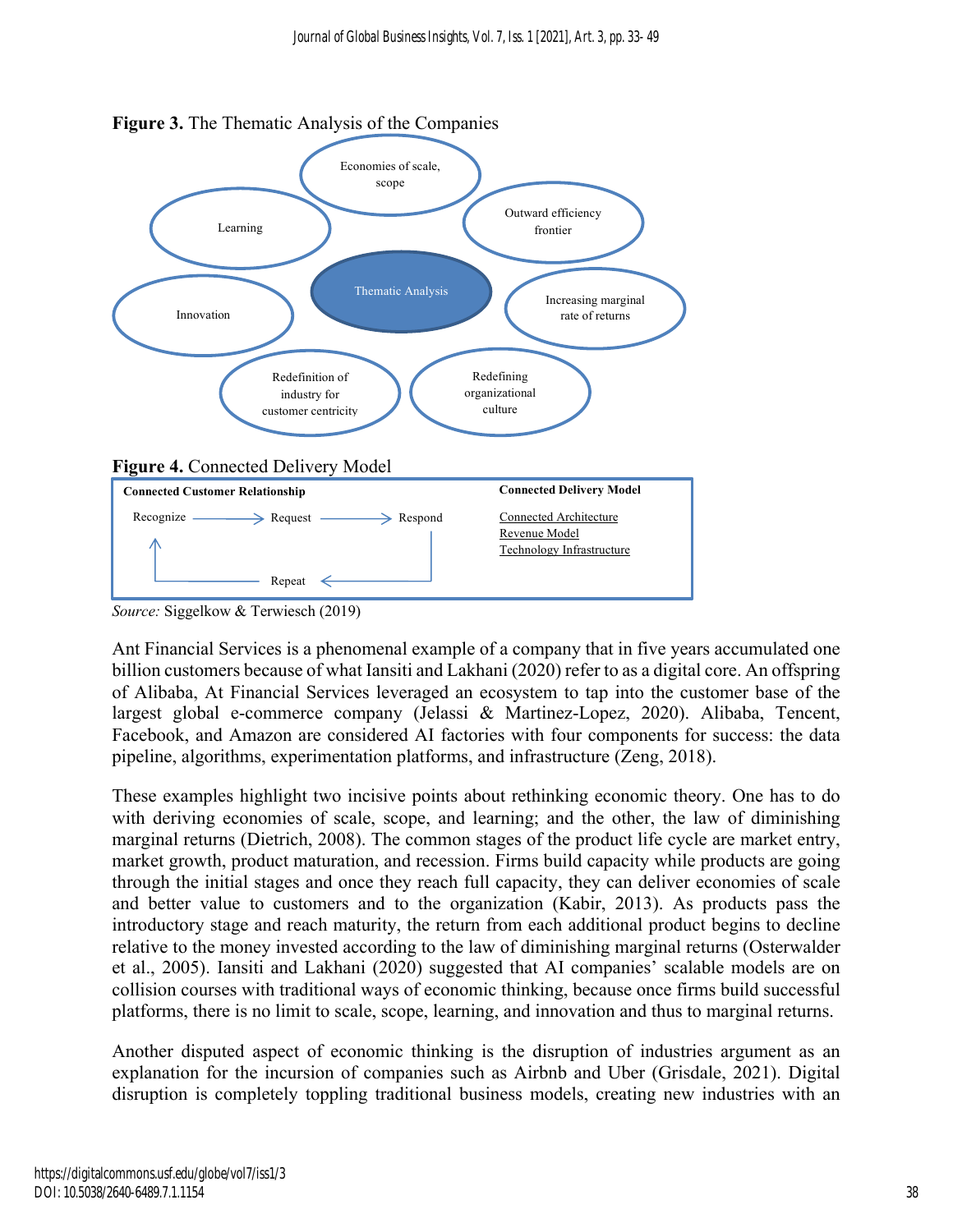emphasis on customer centricity (Walters, 2020). The very product or service offered has been reconceptualized as is the case with the hotel and taxi industries. From product innovation to delivery, the cornerstone is customer satisfaction with built-in expectations of speed, diversity, and flexibility (Cho, 2014).

These examples suggest that the traditional description of the firm and its growth trajectory in economics literature has been altered inextricably (Dietrich, 2008). It may take longer for networks and algorithms to get going but once they do there is no limit as exemplified by the exponential growth of the Facebook, Apple, Amazon, Netflix, and Google (FAANG) companies (Salmon & Thompson, 2021). Scale, scope, learning, and diminishing returns might no longer be as pertinent as they were to traditional companies (Teece, 2018). Researchers and practitioners are trying to catch up with the new fast-moving environment that technology is overhauling, but they are lagging.

# *Restructuring Organizations*

Starting in the 1980s or even earlier, American manufacturing began to lose a competetive advantage to Japanese and later Chinese companies (Yang et al., 2009). According to Teece & Linden (2017), one of the many contributing factors was the silo-like structure of companies, resulting in lack of communication across functions. Quality control and Six-Sigma led to processoriented thinking and integration of the supply chain across companies and industries. In the AI era, Iansiti and Lakhani (2020) called for re-architecting the firm's organization and operating model around a digital core which calls for transformation of culture, organizational structure, span of control, and more. Walmart, in its pursuit of Amazon, has reorganized operations around AI and the cloud-based architecture (Kenney et al., 2021). The new digital ecosystem calls for "a universal set of capabilities in data sourcing, processing, analytics, and algorithm development" (Teece & Linden, 2017, p. 9). This must work in partnership with the right strategy, leadership, and human resources to create and sustain a competitive advantage.

Davenport (2018) discussed three stages that firms undergo toward full deployment of AI: assisted intelligence, augmented intelligence, and autonomous intelligence. An example of the differences was presented by Mittal et al. (2019); cruise control for assisted intelligence; lane shifting technology for augmented intelligence; and self-driving cars for autonomous intelligence. At each stage, from discrete uses to full AI adoption, companies must rethink corporate strategy and the resources for implementation. For example, essential human resource requirements might now represent the following: AI-trained employees, contract technology specialists, crowd sourcing the creation of algorithms, using bots to computerize business processes and function as employees; ideas suggested by Mittal et al. (2019). Functional areas such as IT, marketing, and finance need to be aligned. The disadvantage and the most frequently encountered difficulty of predictive analytical techniques is not technical, but organizational (Desmond, 2020). Accomplishing these requires consideration that not all data-based technology is created equally (Hautamäki & Oksanen, 2018).

# *Platforms for Competitive Advantage and Capturing Value*

Hagiu and Wright (2020) described the difference between data-enabled learning and network effects of platforms in gaining a competitive edge. Data enabled learning assumes that using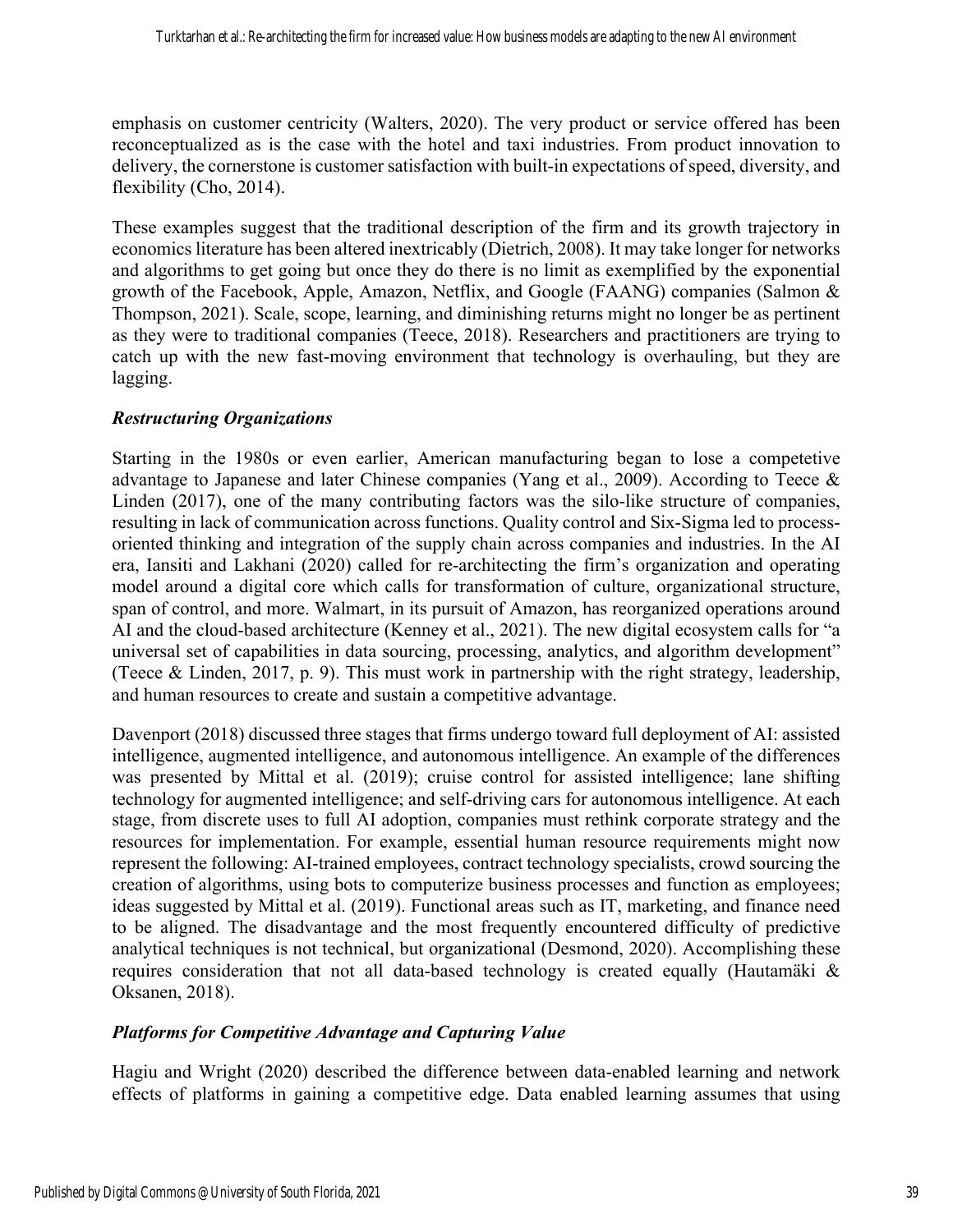customer data and ML algorithms will suffice in beating out competitors. However, regular network effects derived from media platforms are superior because they continue bringing in more customers with little additional effort (Waldman, 2020). Companies like Google and Facebook use massive amounts of data to constantly update, curate, improve offerings, and replicate improvements. Fads, however, such as social games platforms where customer tastes change rapidly might not build the following required for a sustainable competitive edge (Pikkety, 2013). The same applies where data can be purchased easily or be reverse engineered. Switching to a competitor should be made as difficult and costly as possible to maintain and increase the customer base (Maity & Das, 2017).

Amazon's social media platform has had enormous success in updating and adding to their current customer data. Etail (n.d.) stated that there is no greater digital success story than Amazon with 310 million active members worldwide, 90 million of those are Prime members and 220 million are non-Prime members. Prime members spend an average of \$1,300 per year and non-Prime members spend about \$700 (Hanley, 2019). Amazon's e-commerce sales of \$52.8 billion finds its closest e-commerce competitor, Walmart, with only one quarter that amount (Dudhela & Chaurasiya, 2020). Figure 5 shows the quarterly growth in revenues from 2016 to 2020. Table 1 presents stock prices for 2019 and 2020.



**Figure 5.** Amazon Quarterly Revenue

*Source: Macro Trends, n.d.*

| Table 1. Amazon Historical Annual Stock Data |
|----------------------------------------------|
|----------------------------------------------|

| Year | <b>Average Stock Price</b> | <b>Year Open</b> | Year High  | <b>Year Low</b> | <b>Year Close</b> | <b>Annual % Change</b> |  |
|------|----------------------------|------------------|------------|-----------------|-------------------|------------------------|--|
| 2020 | \$2,680.86                 | \$1,898.01       | \$3,531.45 | \$1,676.61      | \$3,256.93        | 76.26%                 |  |
| 2019 | \$1,789.19                 | \$1,539.13       | \$2,020.99 | \$1,500.28      | \$1,847.84        | 23.03%                 |  |
| ____ |                            |                  |            |                 |                   |                        |  |

*Source: Macro Trends, n.d.*

Regarding value capture and the digital enterprise, Teece and Linden (2017) stated, "A welldesigned business model balances the provision of value to the customers with the capture of value by the provider." (p. 8). The FAANG companies stand out as excellent examples of provision of value to customers, especially since the COVID-19 pandemic (Pisal, 2021). In addition, they have been successful at capturing value for themselves. However, much untapped potential remains in this arena. A major study by the McKinsey Institute (Chui et al., 2018) reported 400 cases spanning 19 industries where AI solved practical problems. Findings indicated that companies were only capturing 40% of potential value. The study was based on deep learning techniques based on artificial neural networks and suggested that AI techniques had the "potential to provide a boost in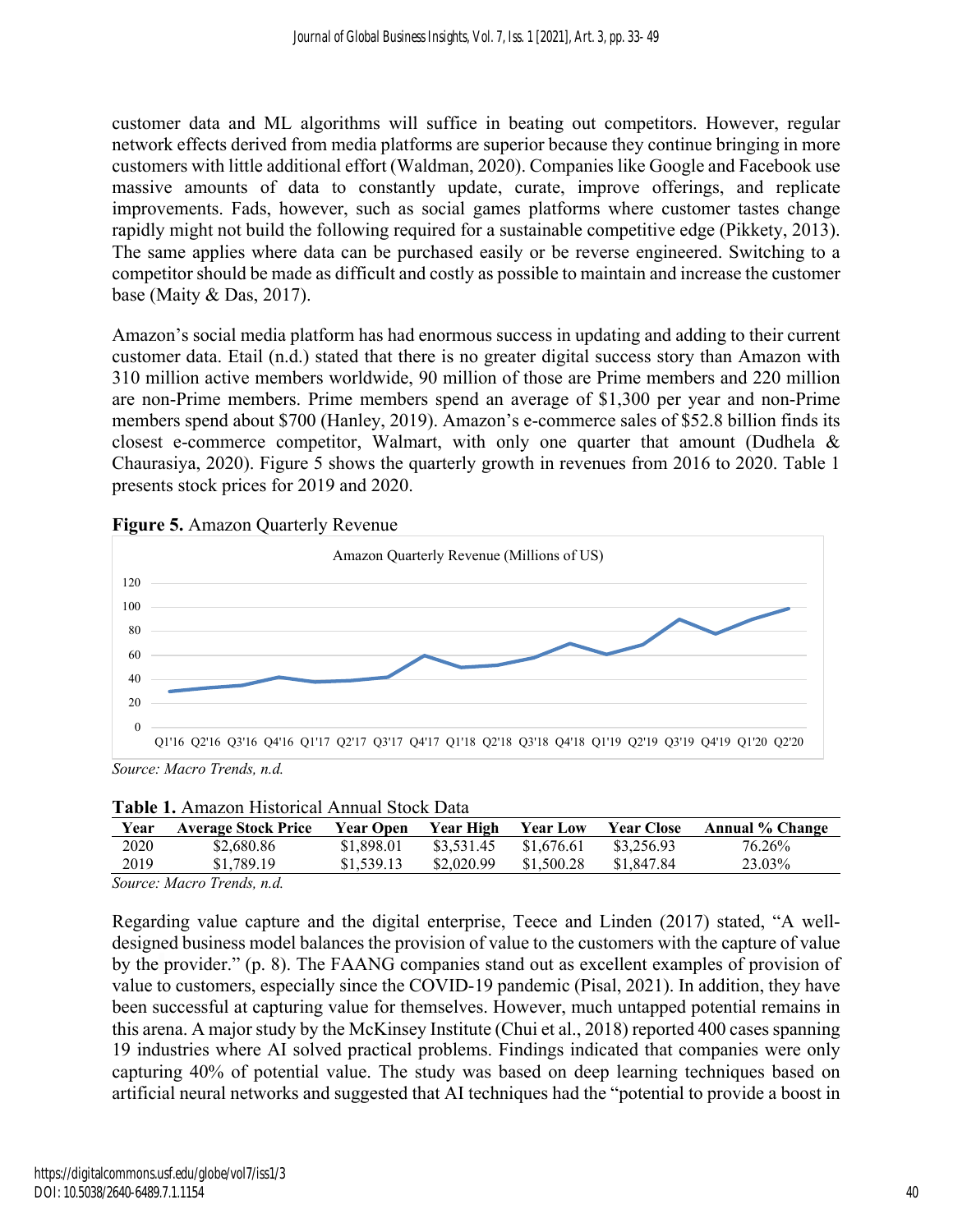value above and beyond traditional analytics techniques ranging from 30% to 128% , depending on industry." (Chui et al., 2018, p. 17).

Kabir (2013) described the untapped potential of extracting and maximizing tacit knowledge (i.e., data and functions that cannot be verbalized or is "inherently personal and difficult and impossible to codify"; Kabir, 2013, p. 239). Predictive modeling can mine, aggregate, and analyze data such that these become the input for ML and AI to map out the *rules* for different scenarios. Descriptive analytics of hyper-dimensional data can identify patterns to make sense of historical data; thereby providing management with many opportunities previously unavailable. One example is the ability of banks to identify fraud in real time among a mammoth number of transactions (Dashottar & Srivastava, 2021). Counterfactual thinking in decision-making or scenarios that encompass a vast spectrum of alternatives can also be analyzed in real time. Combinatorial thinking, a branch of predictive analytics, has the capability of analyzing the construction and optimization of algorithms, a feature critical for accuracy and validity of data and the elimination of bias (Kabir, 2013). Harnessing these opportunities and knowing when and where to deploy them are challenges of management (Benbya & Leidner, 2018).

# *Organizational Culture*

In addition to determining the stakeholders in the companies and the scope of the company, the business models play an important role in creating not only product, but also value for a business. An expected result of this situation is an increase in the performance of the business (Abdulkader et al., 2020). AI brings innovation in many business models. Some of these are health care industry, media and banking services. According to Let et al. (2019), as a result of research conducted with more than 3000 business managers, artificial intelligence provides businesses with a great advantage in their competition. Parallel to this result, approximately 75% of business managers stated that they are considering including artificial intelligence in their business models. (Let et al., 2019).

Jack Ma, the founder of Alibaba, regards the *everything company* as embracing customers so they do not need to go elsewhere (Mak et al., 2020). Despite becoming a conglomerate, the one-stopshopping philosophy persists with a constant drive to evolve the capabilities and innovation of its offerings (MartinRoll, 2017). Alibaba's platforms ensure that every customer's transaction become data files (Zeng, 2018). In 2007, the Alibaba management team created the vision of the e-commerce company to foster the development of an open, prosperous, and coordinated ecommerce ecosystem (Zeng, 2018). Their organizational culture places customers first, employees second, and investors third. Bezos credits ML as driving algorithms for demand forecasting and product search rankings, but primarily for quietly but meaningfully improving core operations about looking at outcomes and not being hung up on the process (Zeng, 2018).

However, culture is disseminated not only from the vision of top executives but must also be embedded in the fabric of the organization. Corritore et al. (2020) conducted extensive research on employee emails, messages on Slack, and employee reviews on Glassdoor; and tried to grasp digital traces of culture. The authors found a tendency to emphasize cultural fit at the time of hire, but cultural adaptability might be more critical because employees who can adapt quickly to fast changing forces are a better investment for the long term given the ever-increasing role of technology (Corritore et al., 2020). The new AI oriented organization means balancing trade-offs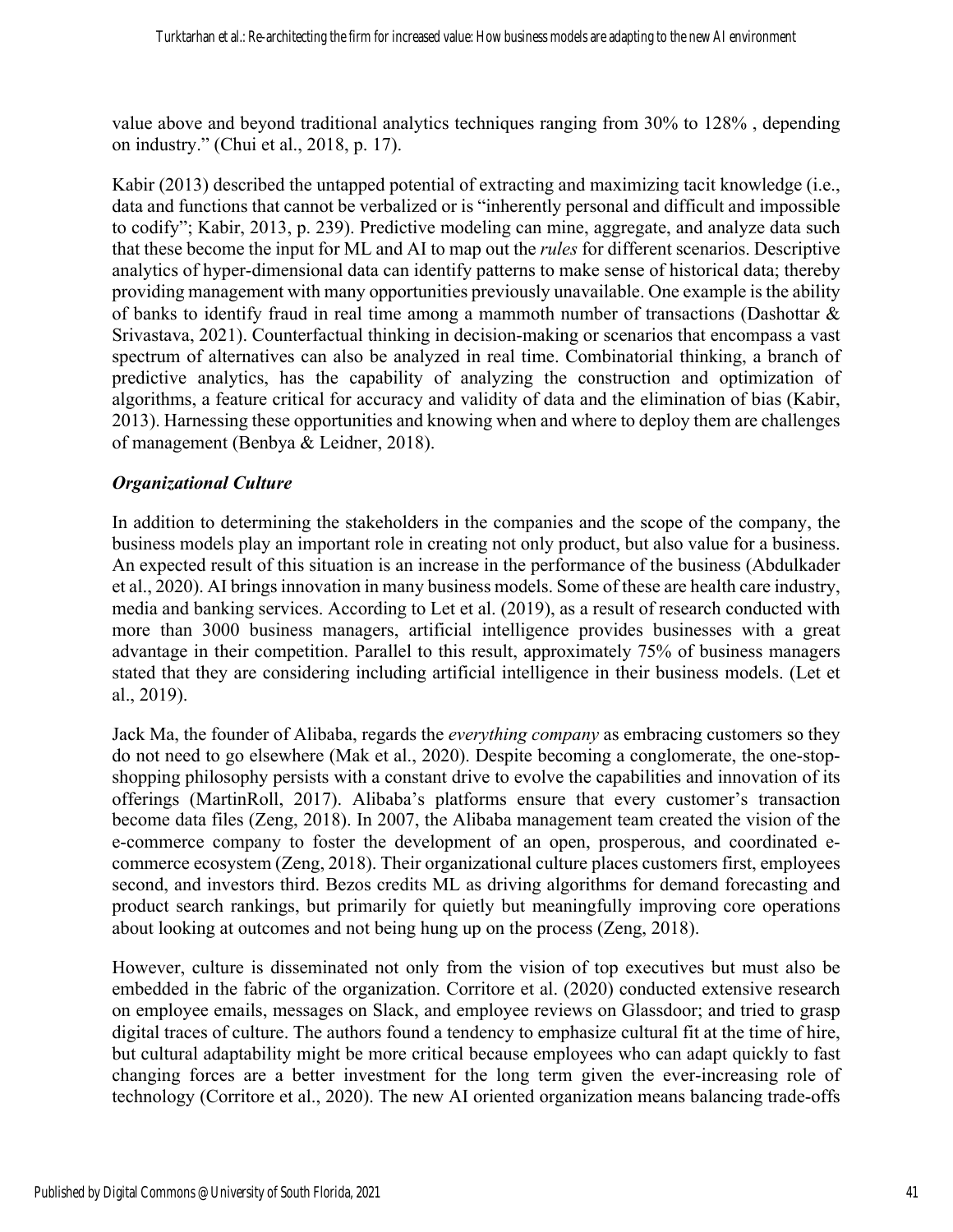between core values and dissonance of beliefs inherent in homogeneity or heterogeneity of culture and finding the right dynamics for effective teamwork (De Bruyn et al., 2020)**.**

#### *AI's Impact on Marketing and Banking*

The biggest advantage of AI algorithms used today is that they can work almost unmanned, identify secret codes, and have the ability to create high structures (De Bruyn et al., 2020). The most obvious example of this is deep learning. Deep learning can distinguish abstract structures in one image, describe the same structure in another image, and discover important structures that the human eye cannot see or know (Grewal, et al., 2020). This advantage of deep learning enables it to cover the deficiencies of the human eye, which cannot perceive the fine details in some mathematical structures, and to successfully fulfill some tasks that require analytical estimation methods.

Transitioning from broader topics like value creation and organizational culture, Davenport et al. (2020) described how AI has influenced the overall business strategy of a multiplicity of industries. Driverless cars represent a major change in the auto industry that will have repercussions on ancillary industries such as insurance and taxi services, security systems to avoid hacking, breathalyzers, and real estate (Cummings, 2017). However, sales are the most demonstrable success story with AI monitoring and analyzing tele-conversations as well as using AI bots to track and court customers (Davenport et al., 2020). Also evident is online retail's exponential growth threatening to shut down malls and retail outlets. Customer monitoring has also made shippingthen-shopping versus the traditional shopping-then-shipping experience more appealing to customers, exemplified by Stitch Fix which uses AI to analyze latent and current customer needs (Cao, 2021).

The previous examples suggest that a more appropriate descriptor for AI, ML, and data analytics might be intellectual and cerebral (Tarafdar et al., 2017) such as the ability of call centers to handle time-consuming and repetitive tasks, which account for 90% of customer requests (Rouse, 2020). The remaining 10% are directed toward problem solvers (Cannella, 2018). Retail, banking, and legal are areas using AI in a pragmatic, rational, or cognitive manner. Marketing presents significant opportunities for future growth both digitally and robot-assisted with analysis of voice, face, and text data. The ubiquity of technology embedded in every gadget—such as the Internet of Things or pervasive computing (Segars, 2018)—enables customers and suppliers to recognize needs, request a product or service, and, finally, respond and repeat the process endlessly as described in the connected delivery model.

Knowledge about nationality, age, and job status (Conick, 2017) enables marketers to create segments based on user profiles, social posts, and interests, and to determine the right communication strategy. To make sense of situations allows marketers to make meaningful connections with target audiences (Cannella, 2018). A well-known example is Target's analysis of shopping experiences to send potential products for pregnancy needs to a shopper's email address (Rouse, 2020).

Another example of the success of AI and ML is in the banking industry. Natural interface is the ease with which individuals can interact with machines using voice or gestures (Kaya, 2019). This feature has been instrumental in the deconstruction of the banking industry over the last two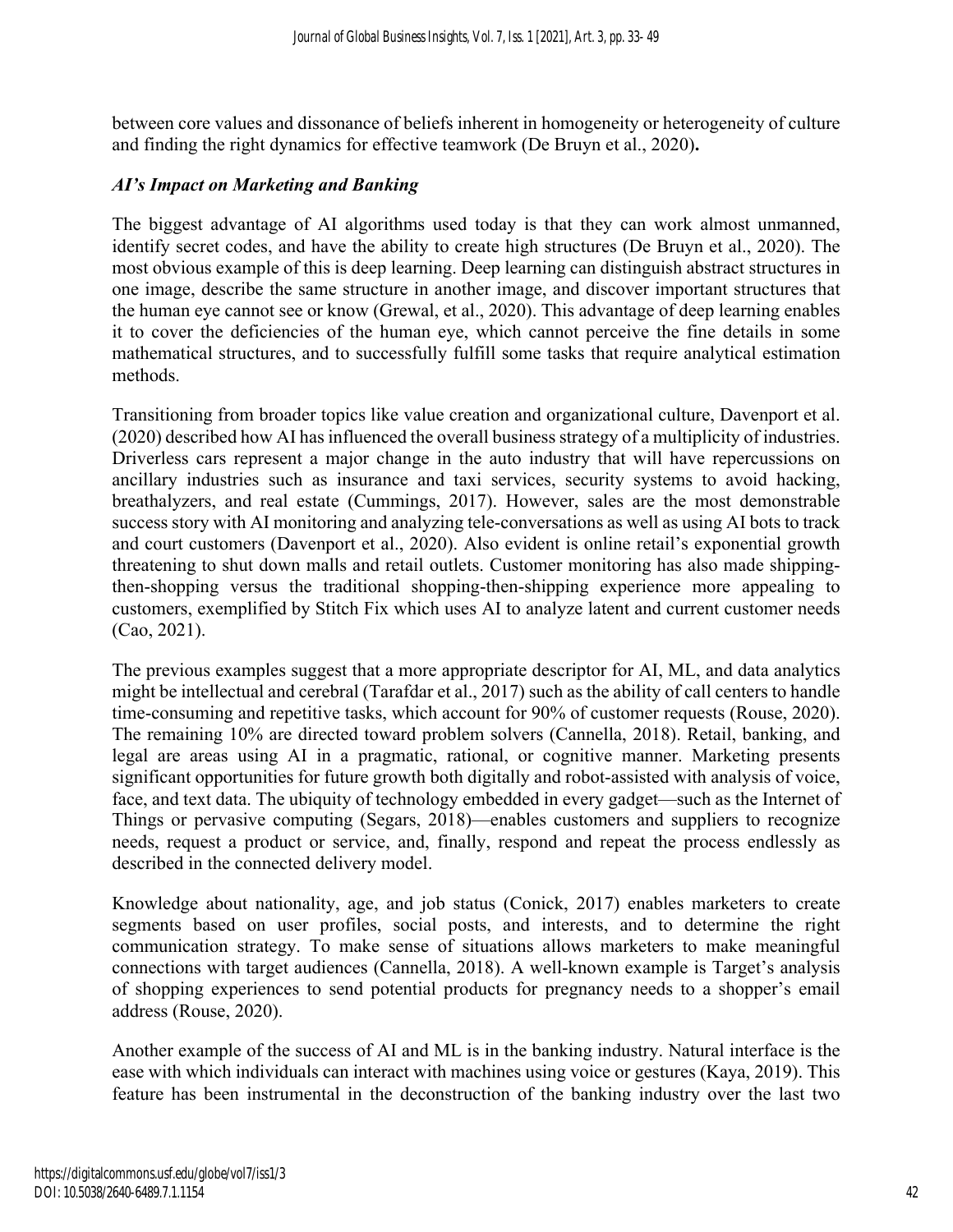decades (Jaksic & Marinc, 2019). Banks have been successful in training models directing customers to the pertinent services needed. What started off with teller machines and automatic check deposits has become almost exclusively online banking. With the availability of huge databases, banks have worked out a symbiotic relationship between data and capabilities (Crosman, 2018). However, there is a need for more scrutiny and regulation which could be resolved with higher order modeling as algorithms improve over time and results become more explainable (Segars, 2018).

Facebook News Feed also benefits from this technology. Everything a user likes and reads personifies their feed on Facebook. With statistical and predictive analytics, patterns in user data are identified and each action adds new data to the dataset. Instagram's *Explore* section is also personalized with the same logic for each user (Balasudarsun et al., 2018). Bughin et al. (2017) supported this view indicating how AI companies can create personalized and customized marketing campaigns by analyzing data and developing digital strategies.

#### *AI and Implementation*

Although AI has been adopted by many companies in today's business world, research indicates that widespread implementation has not yet been achieved. Columbus (2018) stated that in 2018, 84% of marketing organizations offered better solutions to their customers using AI and ML technologies; designed more successful user experiences; and achieved profitable results from their investments. More marketers have begun showing interest in adopting AI and around 98% of them are now prepared to implement it completely (Nyugen et al., 2019). However, in 2017, only 20% of marketers had implemented one or more AI solutions (Davenport, 2018). The mismatch between preparation and implementation means that AI has much opportunity for growth, especially since many factors have contributed to increased interest and feasibility (Lee at el., 2019). Some of these opportunities include increased computing capabilities to handle AI algorithms on a cheaper scale; big data and accompanying data management advances; intense interest in the field; and an expanding pool of highly skilled professionals (Crosman, 2018). Also, natural language processing such as speech recognition, robotics, and computer vision that works with the configuration and functioning of the human brain, make the qualitative and quantitative features that underlie consumer behavior more attainable (Benbya et al., 2021). Today, AI applications include neural networks, case-based reasoning, and expert systems (Jaksic & Marinc, 2019).

#### *Technology Issues, Privacy, Bias, and Anti-Trust*

AI has brought a myriad of benefits; however, major issues arise from the massive quantity of personal data secretly collected on individuals without their consent. According to Waldman (2020), the Federal Trade Commission, the United States consumer and de facto privacy watchdog, found that "one data broker's database contain information about 700 million consumers worldwide with over 3,000 data segments for nearly every U.S. consumer" (p. 107). This is a considerable amount of data considering the industry of data brokers. Data breaches are becoming common and have led to an industry of cyber security and cyber security insurance (Camillo, 2017). Waldman (2020) also drew attention to the importance of trust in the design of web pages and the policies of invasive data backup platforms. There has been a greater push for regulation to hold internet platforms responsible for trust, confidentiality, and privacy (Sicari et al., 2015). One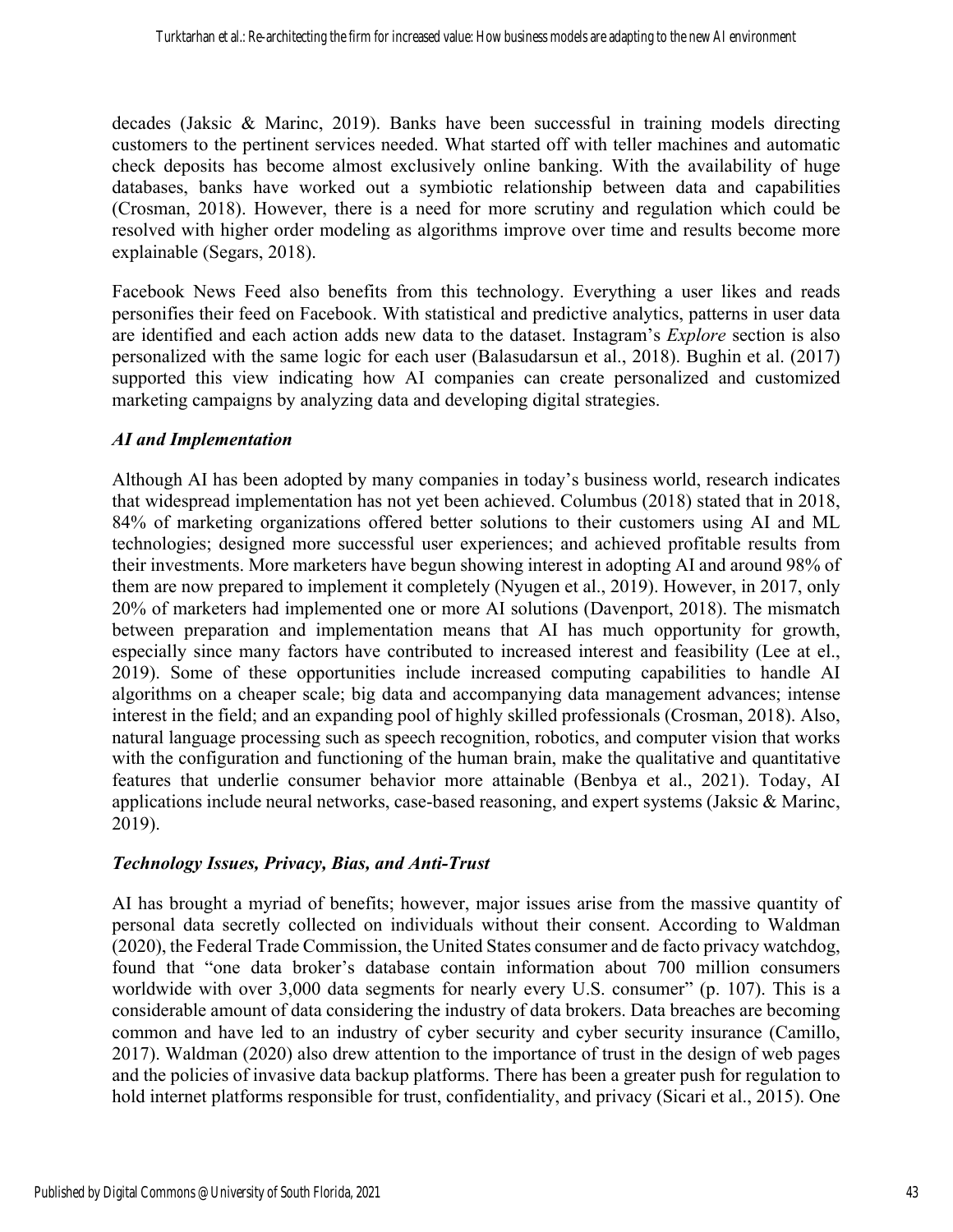refinement is the concept of differential privacy in ML, designed to ensure proof of privacy, thus protecting valuable and sensitive private information. But there is room for more research in this arena.

Algorithms have become an intrinsic part of determining who gets loans, jobs, health care, and other necessities for the average person. Kearns & Roth (2019) argued that while ML is superior at sorting through mountains of data, these machines are reliant on the criteria specified for the searches. Kearns and Roth's (2019) extensive research argued that unless fairness, justice, antidiscrimination, and other moral and ethical principles are embedded in the algorithms, historical patterns will continue. For example, redlining is a discriminatory bank practice preventing applicants in certain zip codes, usually based on race and socioeconomic status, from getting loans. ML uses such tainted data to find patterns. The emphasis must be on solving the problem where three quarters of neighborhoods once marked hazardous by the U.S. Federal Housing Administration or The Home Owners Loan Corporation are still struggling economically nearly 80 years after the designation was applied (Meisenhelter, 2018). Kearns and Roth (2019) stated that this algorithm will be of great importance in determining an error related to racial discrimination. Privacy, bias, and ethics must be key factors for decision making in an AI environment (Siau & Wang, 2020).

Antitrust legislation is currently being threatened against technology companies (such as the FAANG companies with huge technology ecosystems) because they have tremendous impact on a macroeconomic scale and, specifically, on competition within each operating sector (Colllins, 2012). Amazon is an example of a company that impacts both the domestic and global economy. CEO Jeff Bezos, in a 2020 congressional hearing, provided the following statistics: Amazon employs one million persons; spent \$700 million to give 100,000 Americans training programs in health care, transportation, ML, and cloud computing; and invested \$270 billion in the United States, creating jobs in other sectors of the economy such as hospitality, construction, and building services (Russnow, 2020). They are huge and growing exponentially and are perceived as stifling competition for smaller companies and newcomers (Camillo, 2017). It is inevitable that restraints will have to be put in place, and they have already begun—both at the federal level in the United States and globally by governmental agencies if they do not adjust themselves.

# **Conclusion**

The authors are aware of AI's impact on the business environment and that it portends to be as revolutionary as the Industrial Revolution at the beginning of the 19th century. Every field is being disrupted—health care, education, finance, environmental sciences, and more. Nevertheless, many challenges need to be addressed at the macro and micro-economic levels including economic inequality (Pikkety, 2013). The business environment is always in a state of flux, even more so with the current technological advances. More coordinated efforts on the part of government, business leaders, and the citizenry are intrinsic to ensuring future prosperity with justice and equity. The assumption of capable, forward thinking, and competent leadership; leveraging capital, technology, human resources; and, most importantly, the entrepreneurial spirit are all germane to the conversation. According to Base Mallick (2019), this assumption entails learning to unlearn traditional ways of thinking and developing soft skills to navigate a culture of innovation and ensure better governance over the quality of data (Massachusetts Institute of Technology, 2019).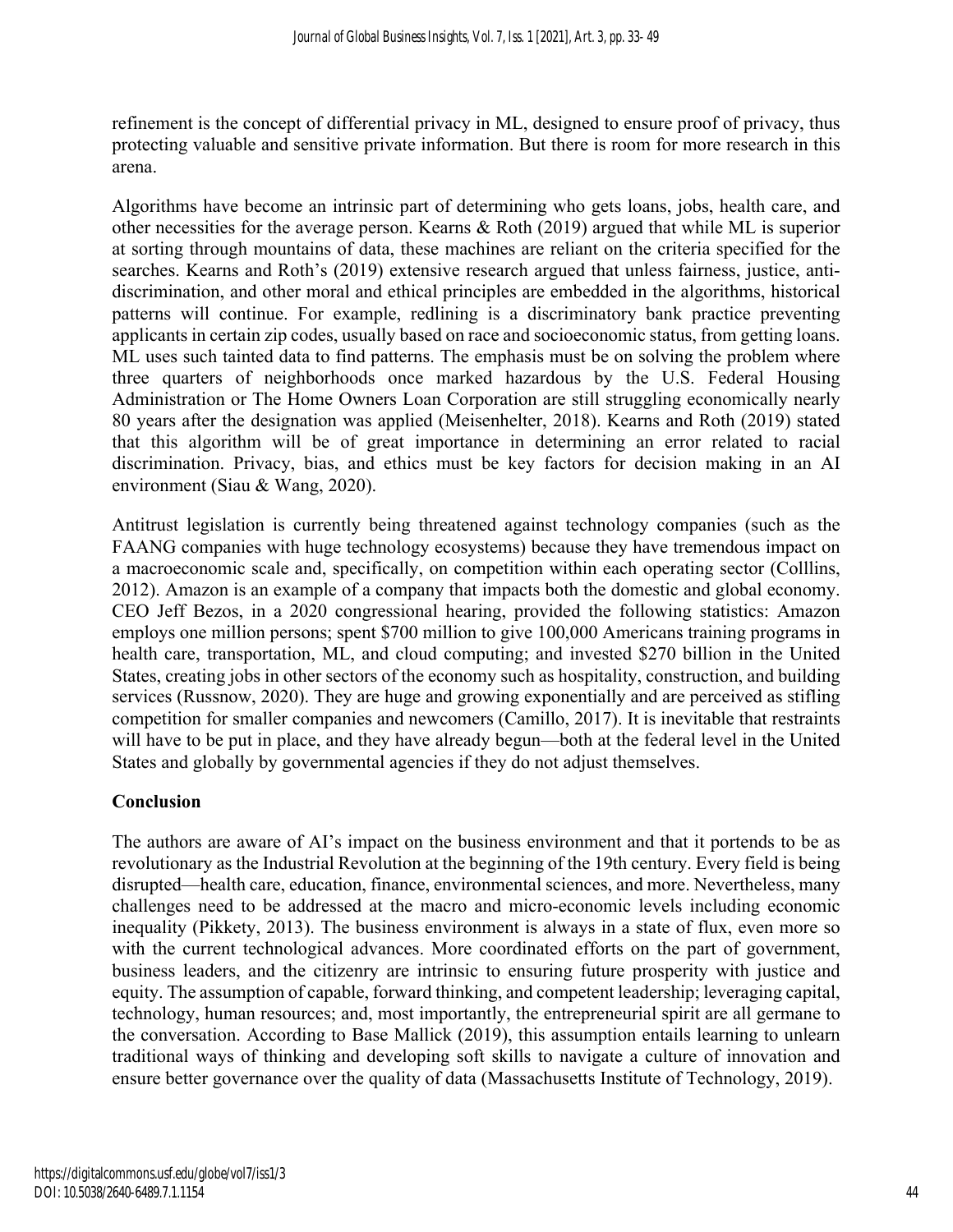Higher order modeling and the proliferation of technological advances can create a future that makes society more productive, efficient, and equitable by freeing people from dangerous and mundane tasks and improving the standard of living for everyone. The portrait painted in this paper is a glimpse into possibilities and evolutions yet to emerge; from tracking every citizen, telemedicine, scanning the floors of the oceans, and managing the global supply chain in a post pandemic world, the potential is limitless. Of course, more scrutiny and loss of privacy may be inevitable, but if these issues are directly addressed, then AI and ML would represent a quantum leap for every global citizen.

#### *Implications and Recommendations*

The implications drawn from this research paper are that AI platforms have been the catalyst for significant changes in business models. The COVID-19 pandemic has demonstrated the enormous impact of the FAANG companies and AI by filling the void due to lockdowns or bankruptcy. This is not only a U.S. phenomenon, but a global one. Alibaba and Tencent based in China and Amazon in the United States need special mention because of their role in the delivery of essential goods and services. Post-COVID-19, these companies can make significant contributions in the transition to a fast-moving virtual economy. Zoom has escalated this trend enabling the widespread facility of meetings and interactions anywhere and at any time.

However, an AI platform is not a panacea, nor is it the solution for every business problem. The right business model is paramount, with appropriate investment in the technology platform to support the enterprise. Moët Hennessy Louis Vuitton (LVMH), the largest luxury group in the world, has an e-commerce business for its brands (and others) called 24S (Lerma, 2020). LVMH refused to partner with Amazon because of the perceived noteworthiness of the LVMH merchandise and the risks of counterfeit (Lerma, 2020). The phenomenon of value of a business model involves a multiplicity of factors. There is considerable scope for research in setting the most efficient and effective business model with appropriate technology, an area that will be of interest to technologists and business developers.

Another challenge for an AI enabled environment is to ensure that consumers, suppliers, entrepreneurs, regulators, and other stakeholders have a voice in the deliberation about checks and balances to ensure equity. The problem is not the technology but the structural machinery that allows imbalances to develop and perpetuate. Congress and governmental agencies in the United States, the European countries, and elsewhere have been grappling with the lopsidedness of AI driven business models. Public policy, guided by democratic determination, should ascertain how to maximize growth, and improve the welfare of citizens' lives without stymieing competition.

AI has considerable influence in the synergy generated between and among activities and industries. The benefits and disadvantages of AI algorithms are being discussed and solutions to these deep-seated systemic problems are already being implemented. The Algorithmic Justice League is just one of the organizations trying to combat these practices. The scope for correcting race, sex, and other forms of discrimination offers boundless opportunities for corrective action. Just as AI techniques are being leveraged to solve far reaching problems, it can also be utilized for instituting reforms (Berreby, 2020).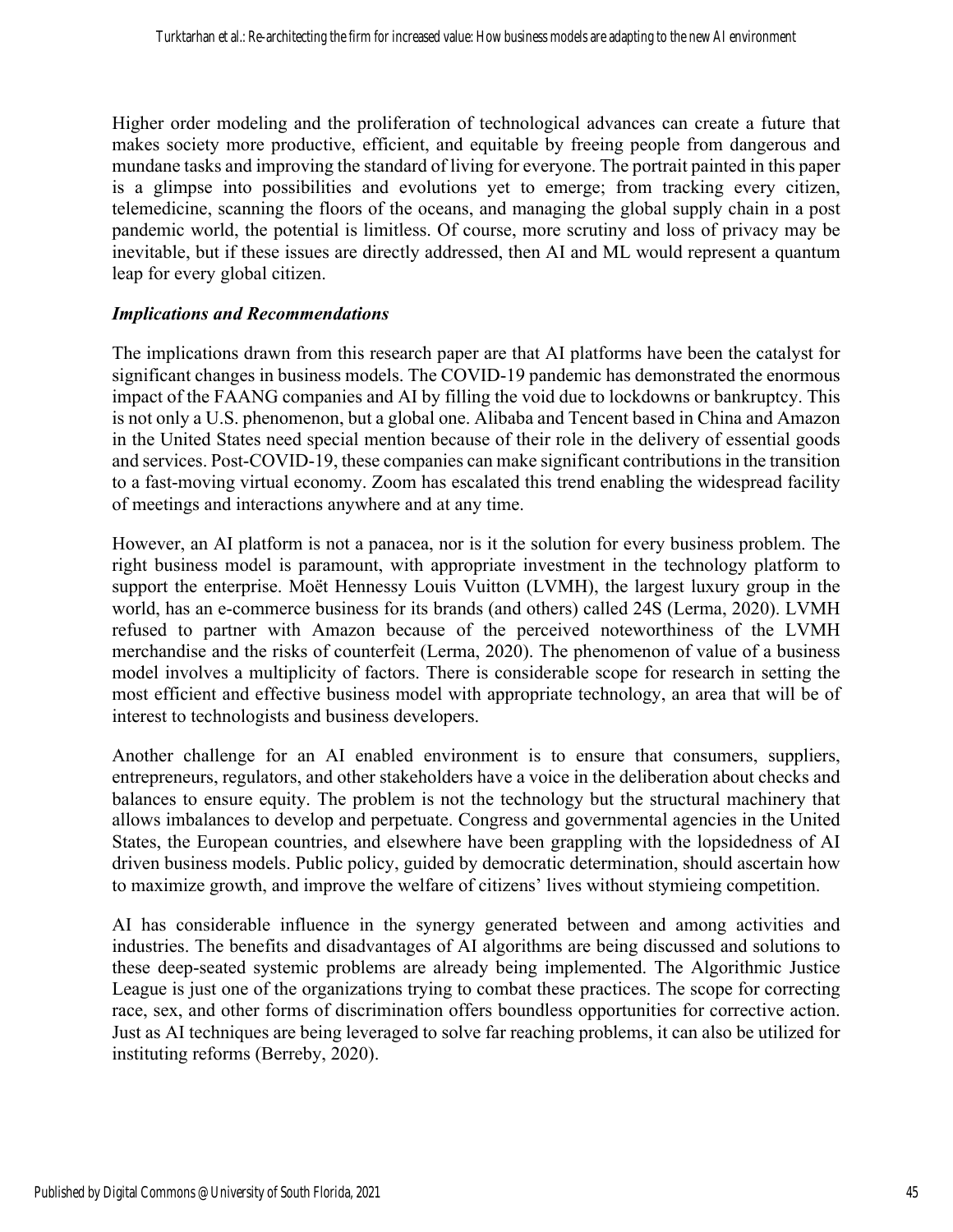#### *Future Research and Limitations*

This research focused on business models and the impact of technology on new business models. The scope of the paper was limited to AI, ML, algorithms, and their effect on marketing, finance, human resource management, and organizational culture. Another limitation of this paper was a limited related literature on this topic. Also, the research scope was limited to FAANG companies. Based on these limitations, similar research may be conducted to cover businesses in different fields other than marketing and companies that are not part of FAANG.

#### **References**

- Abdulkader, B., Magni, D., Cillo, V., Papa, A., & Micera, R. (2020). Aligning firm's value system and open innovation: A new framework of business process management beyond the business model innovation. *Business Process Management Journal, 26*(5), 999-1020.
- Alavi, M., Kayworth, T. R., & Leidner, D. E. (2005). An empirical examination of the influence of organizational culture on knowledge management practices. *Journal of Management Information Systems, 22*(3), 191-224.
- Ambalavanan, V., & Bala, S. (2020). Cyber threats detection and mitigation using machine learning. In. P. Ganavathi, & M. Shanmugapriya (Eds.), *Handbook of research on machine and deep learning applications for cyber security* (pp. 132-148). IGI Global.
- Balasudarsun, N., Sathish, M., & Gowtham, K. (2018). Optimal ways for companies to use Facebook Messenger Chatbot as a marketing communication channel. *Asian Journal of Business Research, 8*(2), 1-17.
- Base-Mallick, S. (2019, December 16). *Three effective leadership skills you need in the age of AI*. HR Technologist. https://www.hrtechnologist.com/articles/leadership-succession/effective-leadership-skills-for-the-ai-era
- Bean, R. (2018, September 17). *The state of machine learning in business today*. Forbes. https://www.forbes.com/sites/ciocentral/2018/09/17/the-state-of-machine-learning-in-businesstoday/#22e5a1203b1d
- Bellman, R., Clark, C. E., Malcolm, D. G., Craft, C. J., & Ricciardi, F. M. (1957). On the construction of a multistage, multi-person business game. *Operations Research, 5*(4), 469-503.
- Benbya, H., & Leidner, D. (2018). How Allianz UK used an idea management platform to harness employee innovation. *Management Information Systems Quarterly Executive, 17*(2), 49-61
- Benbya, H., Pachidi, S., & Jarvenpaa, S. (2021). Artificial intelligence in organizations: Implications for information systems research. *Journal of the Association for Information Systems, 22*(2), 1-25.
- Berg, B. L., & Lune, H. (2019). *Qualitative research methods for the social sciences*. Pearson.
- Berreby, D. (2020, November 22). Can we make our robots less biased than we are? *The New York Times*. *https://www.nytimes.com/2020/11/22/science/artificial-intelligence-robots-racism-police.html*
- Bohn, J., Coroamă, V., Langheinrich, M., Mattern, F., & Rohs, M. (2005). Social, economic, and ethical implications of ambient intelligence and ubiquitous computing. In W. Weber, J. M. Rabaey, & E. Aarts (Eds), *Ambient intelligence* (pp. 5-29). Springer.
- Bughin, J., Hazan, E., Manyika, J., & Woetzel, J. (2017). *Artificial intelligence the next digital frontier.* McKinsey Global Institute.
	- https://www.mckinsey.com/~/media/mckinsey/industries/advanced%20electronics/our%20insights/how%2 0artificial%20intelligence%20can%20deliver%20real%20value%20to%20companies/mgi-artificialintelligence-discussion-paper.ashx
- Camillo, M. (2017). Cyber risk and the changing role of insurance. *Journal of Cyber Policy, 2*(1), 53-63.
- Cannella, J. (2018). *Artificial intelligence in marketing*. Arizona State University. https://assets.website-
- files.com/5d3a327acd3c3c5e5999b0b6/5f10bf5288c2791376593af5\_Cannella\_J\_Spring\_2018.pdf Cao, L. (2021). Artificial intelligence in retail: Applications and value creation logics. *International Journal of Retail & Distribution Management, 49*(7), 958-976.
- Casadesus-Masanell, R., & Ricart, J. E. (2010). From strategy to business models and onto tactics*. Long Range Planning, 43*(2-3), 195-215.
- Cavanagh, S. (1997). Content analysis: Concepts, methods and applications. *Nurse Researcher, 4*(3), 5-16.

Chen, C. P., & Zhang, C. Y. (2014). Data-intensive applications, challenges, techniques, and technologies: A survey on big data. *Information Sciences, 275*(3), 314-347.

Chesbrough, H. (2006). *Open business models: How to thrive in the innovation landscape*. Harvard Business.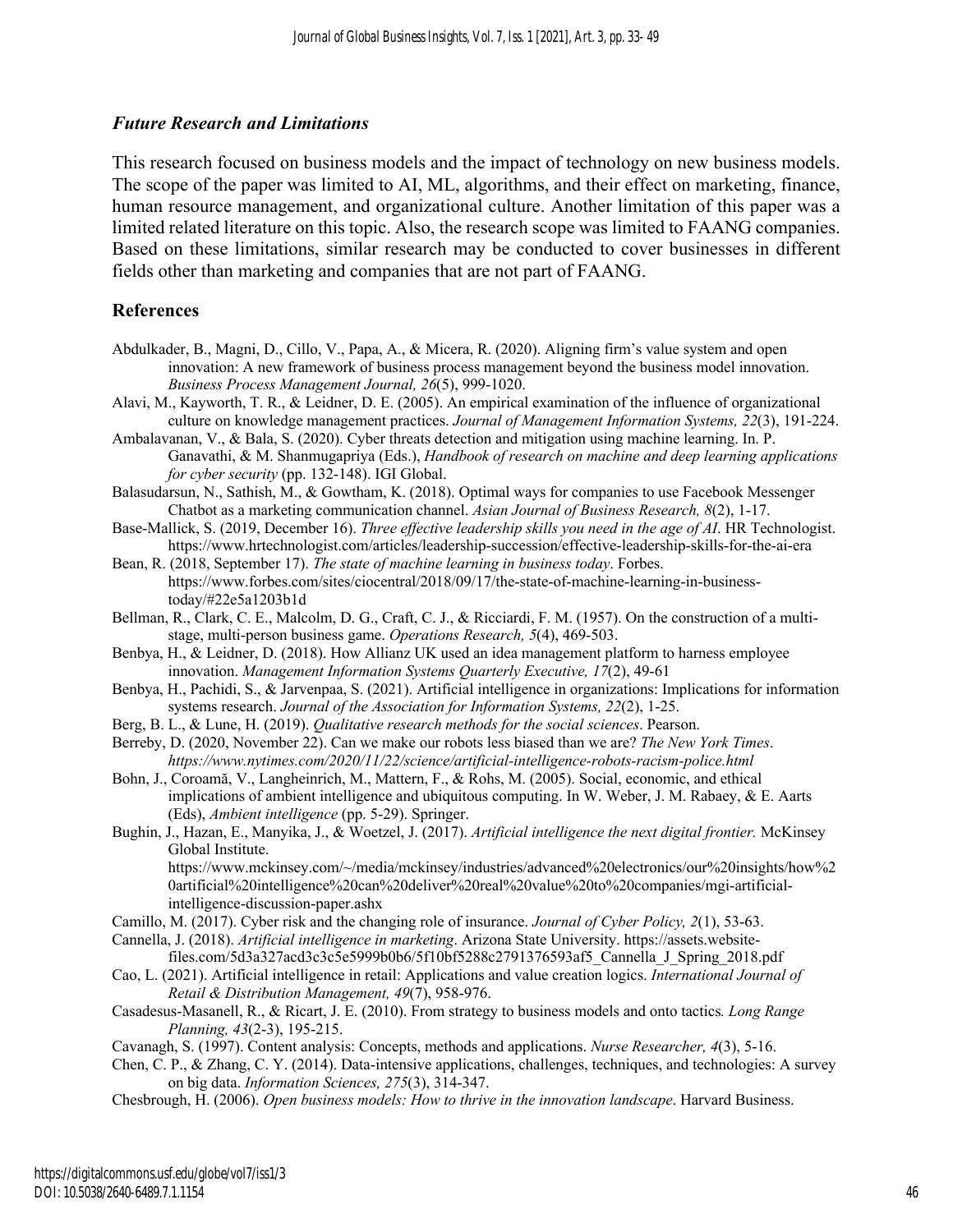- Cho, J. (2014). The sequential relationships among operational capabilities and performance in service industry: An empirical study. *Seoul Journal of Business, 20*(4), 121-134.
- Christensen, C. M., & Bower, J. L. (1996). Customer power, strategic investment, and the failure of leading firms. *Strategic Management Journal, 17*(3), 197-218.
- Chui, M., Manyika, J., Miremadi, M., Henke, N., Chung, R., Nel, P., & Malhotra, S. (2018). *Notes from the AI frontier insights from hundreds of use cases*. McKinsey Global Institute. http://straty.com/wpcontent/uploads/2018/04/McKinsey-AI-Frontier-paper-April-2018.pdf
- Collins, W. D. (2012). Trusts and the origins of antitrust legislation. *Fordham Law Review, 81*(4), 2279-2289.
- Columbus, L. (2018, February 25). *10 ways machine learning is revolutionizing marketing.* Forbes. https://www.forbes.com/sites/louiscolumbus/2018/02/25/10-ways-machine-learning-is-revolutionizingmarketing/#43e01fd55bb6
- Conick, H. (2017, December 1). *The past, present and future of AI in marketing.* American Marketing Association. https://www.ama.org/marketing-news/the-past-present-and-future-of-ai-in-marketing/
- Corritore, M., Goldberg, A., & Srivastava, S. B. (2020, February). New analytics of culture. *Harvard Business Review.* https://hbr.org/2020/01/the-new-analytics-of-culture
- Crosman, P. (2018, May 7). *How artificial intelligence is reshaping jobs in banking*. American Banker. https://www.americanbanker.com/news/how-artificial-intelligence-is-reshaping-jobs-in-banking
- Cummings, M. (2017). *Artificial intelligence and the future of warfare*. Chatham House for the Royal Institute of International Affairs.
- Dashottar, S., & Srivastava, V. (2021). Corporate banking—risk management, regulatory and reporting framework in India: A blockchain application-based approach. *Journal of Banking Regulation, 22*(1), 39-51.
- Davenport, T. H. (2018). *The AI advantage: How to put the artificial intelligence revolution to work.* Westchester.
- Davenport, T., Guha, A., Grewal, D., & Bressgott, T. (2020). How artificial intelligence will change the future of marketing. *Journal of Academy of Marketing Science*, *48*(1), 24-42.
- De Bruyn, A., Viswanathan, V., Beh, Y. S., Brock, J. K. U., & von Wangenheim, F. (2020). Artificial intelligence and marketing: Pitfalls and opportunities. *Journal of Interactive Marketing, 51*(4), 91-105.
- Desmond, J. P. (2020, January 9). *Which comes first, the AI or the business strategy?* AI Trends. https://www.aitrends.com/ai-and-business-strategy/which-comes-first-the-ai-or-the-business-strategy/
- Dey, A. J., & Sarma, H. K. D. (2022). A Survey on application of machine learning in property and casualty insurance. In H. K. D. Sarma, V. E. Balas, B. Bhuyan, & N. Dutta (Eds.), *Contemporary issues in communication, cloud and big data analytics* (pp. 307-314). Springer.
- Dietrich, M. (2008). *Transaction cost, economics and beyond towards a new economics of the term*. Routledge.
- Downe‐Wamboldt, B. (1992). Content analysis: Method, applications, and issues. *Health Care for Women International, 13*(3), 313-321.
- Drucker, P. (1954). *The practice of management*. Harper & Row.
- Dudhela, M., & Chaurasiya, H. (2020). A study of content marketing strategy in e-commerce with respect to B2C. *International Journal of Creative Research Thoughts*, *8*(10), 2715-2730.
- Ehret, M., Kashyap, V., & Wirtz, J. (2013). Business models: Impact on business markets and opportunities for marketing research. *Industrial Marketing Management, 42*(5), 649-655.
- Elo, S., Kääriäinen, M., Kanste, O., Pölkki, T., Utriainen, K., & Kyngäs, H. (2014). Qualitative content analysis: A focus on trustworthiness. *Sage Open, 4*(1), 1-10.
- Etail. (n.d.). Amazon's social media marketing strategy to inspire buyers. *Etail.* Retrieved December 9, 2020, from https://etaileast.wbresearch.com/blog/amazons-engaged-buyers-drive-social-media-revenue
- Forbes Insights. (2019, July 8). *Mastercards helps merchants understand customers after checkout*. Forbes. https://www.forbes.com/sites/insights-teradata/2019/07/08/mastercard-helps-merchants-understandcustomers-after-checkout/?sh=5ee48031759e
- Gluck, F. W., Kaufman, S. P., & Steven, A. (1980, July). Strategic management for competitive advantage. *Harvard Business Review*. https://hbr.org/1980/07/strategic-management-for-competitive-advantage
- Gocłowska, M. A., Baas, M., Crisp, R. J., & De Dreu, C. K. (2014). Whether social schema violations help or hurt creativity depends on need for structure. *Personality and Social Psychology Bulletin, 40*(8), 959-971.
- Grewal, D., Kroschke, M., Mende, M., Roggeveen, A. L., & Scott, M. L. (2020). Frontline cyborgs at your service: How human enhancement technologies affect customer experiences in retail, sales, and service settings. *Journal of Interactive Marketing, 51*(3), 9–25.
- Grisdale, S. (2021). Displacement by disruption: Short-term rentals and the political economy of belonging anywhere in Toronto. *Urban Geography, 42*(5), 654-680.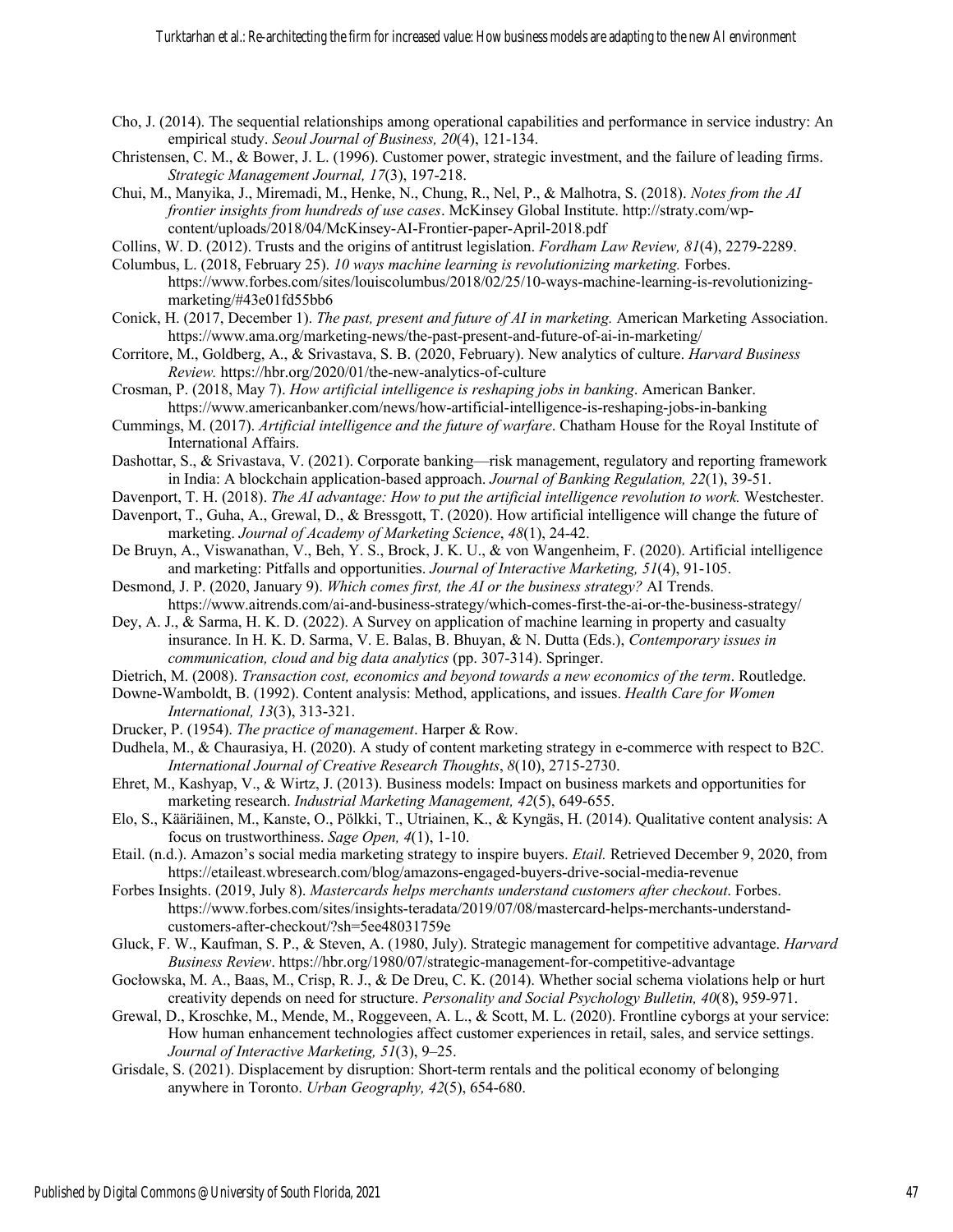- Hagiu, A., & Wright, J. (2020, January). When data creates competitive advantage. *Harvard Business Review.*  https://hbr.org/2020/01/when-data-creates-competitive-advantage
- Hanley, D. A. (2019). A topology of multisided digital platforms. *Connecticut Public Interest Law Journal, 19*(1), 271-279.
- Hautamäki, A., & Oksanen, K. (2018). Digital platforms for restructuring the public sector. In A. Smedlund, A. Lindblom, & L. Mitronen (Eds.), *Collaborative value co-creation in the platform economy* (pp. 91-108). Springer.
- Herland, M., Khoshgoftaar, T. M., & Wald, R. (2014). A review of data mining using big data in health informatics. *Journal of Big Data, 1*(1), 1-35.
- Hoyne, N. (2019, December 3). *Building a better data-first strategy: Lessons from top companies*. Wharton/University of Pennsylvania. https://knowledge.wharton.upenn.edu/article/building-better-datafirst-strategy-lessons-top-companies/
- Iansiti, M., & Lakhani, K. R. (2020, February). Competing in the age of AI. *Harvard Business Review*. https://hbr.org/2020/01/competing-in-the-age-of-ai
- Jaksic, M., & Marinc, M. (2019). Relationship banking and information technology: The role of artificial intelligence and FinTech. *Risk Management*, *21*(1), 1-18.
- Jelassi, T., & Martínez-López, F. J. (2020). *Strategies for e-Business*. Springer.
- Kabir, N. (2013). Tacit knowledge, its codification and technological advancement. *Electronic Journal of Knowledge Management, 11*(3), 235-243.
- Kaya, O. (2019). Artificial intelligence in banking. *Artificial Intelligence, 267*(2), 35-53.
- Kearns, M., & Roth, A. (2019, December 2). *Who is responsible for biased and intrusive algorithms?* Wharton/University of Pennsylvania. https://knowledge.wharton.upenn.edu/article/who-is-responsible-forbiased-and-intrusive-algorithms/
- Keen, P., & Qureshi, S. (2006, January 4-7). *Organizational transformation through business models: A framework for business model design* [Paper Presentation]. 39th Annual Hawaii International Conference on System Sciences, Washington, DC, USA.
- Kenney, M., Bearson, D., & Zysman, J. (2021). The platform economy matures: Measuring pervasiveness and exploring power. *Socio-Economic Review, 19*(4), 1451-1483.
- Lee, J., Suh, T., Roy, D., & Baucus, M. (2019). Emerging technology and business model innovation: The case of artificial intelligence. *Journal of Open Innovation: Technology, Market, and Complexity, 5*(3), 1-13.
- Lerma, M. (2020, January 29). *Sorry prime members: Bernard Arnoult says LVMH products will not be sold on Amazon*. Robb Report. https://robbreport.com/style/fashion/lvmh-wont-be-joining-amazon-anytime-soonsays-bernard-arnault-2895879/
- Luo, Y., Zhao, J. H., & Du, J. (2005). The internationalization speed of e‐commerce companies: An empirical analysis. *International Marketing Review, 22*(6), 693-709.
- Macro Trends. (n.d.). *Amazon revenue 2006-2021 | AMZN*. Retrieved December 9, 2021, from https://www.macrotrends.net/stocks/charts/AMZN/amazon/revenue
- Maity, N. G., & Das, S. (2017, March 4-11). *Machine learning for improved diagnosis and prognosis in healthcare* [Paper Presentation]. Institute of Electrical and Electronics Engineers Aerospace Conference, Big Sky, MT, USA.
- Mak, C., Snell, R. S., & Hong, J. (2020). A spiritual perspective on Senge's five disciplines: Harmony and Alibaba. *The Learning Organization, 27*(6), 481-493.
- MartinRoll. (2017, October 20). *Alibaba-The Chinese brand leading disruptive innovation*. MartinRoll. https://martinroll.com/resources/articles/marketing/alibaba-chinese-brand-leading-disruptive-innovation/
- Massachusetts Institute of Technology. (2019, January 15). Infographic: How trust delivers value in data, analytics, & AI. *Massachusetts Institute of Technology Sloan Management Review.* https://sloanreview.mit.edu/sponsors-content/infographic-how-trust-delivers-value-in-data-analytics-ai/
- Meisenhelter, J. (2018, March 27). *How 1930s discrimination shaped inequality in today's cities*. National Community Reinvestment Coalition. https://ncrc.org/how-1930s-discrimination-shaped-inequality-intodays-cities/
- Mittal, N., Kuder, D., & Hans, S. (2019, January 19). *AI-fueled organizations: Reaching AI's full potential in the enterprise.* Deloitte. https://www2.deloitte.com/us/en/insights/focus/tech-trends/2019/driving-ai-potentialorganizations.html
- Monostori, L. (2003). AI and machine learning techniques for managing complexity, changes and uncertainties in manufacturing. *Engineering Applications of Artificial Intelligence, 16*(4), 277-291.
- Naylor, M. (2017). *Insurance transformed: Technological disruption*. Palgrave Macmillan.